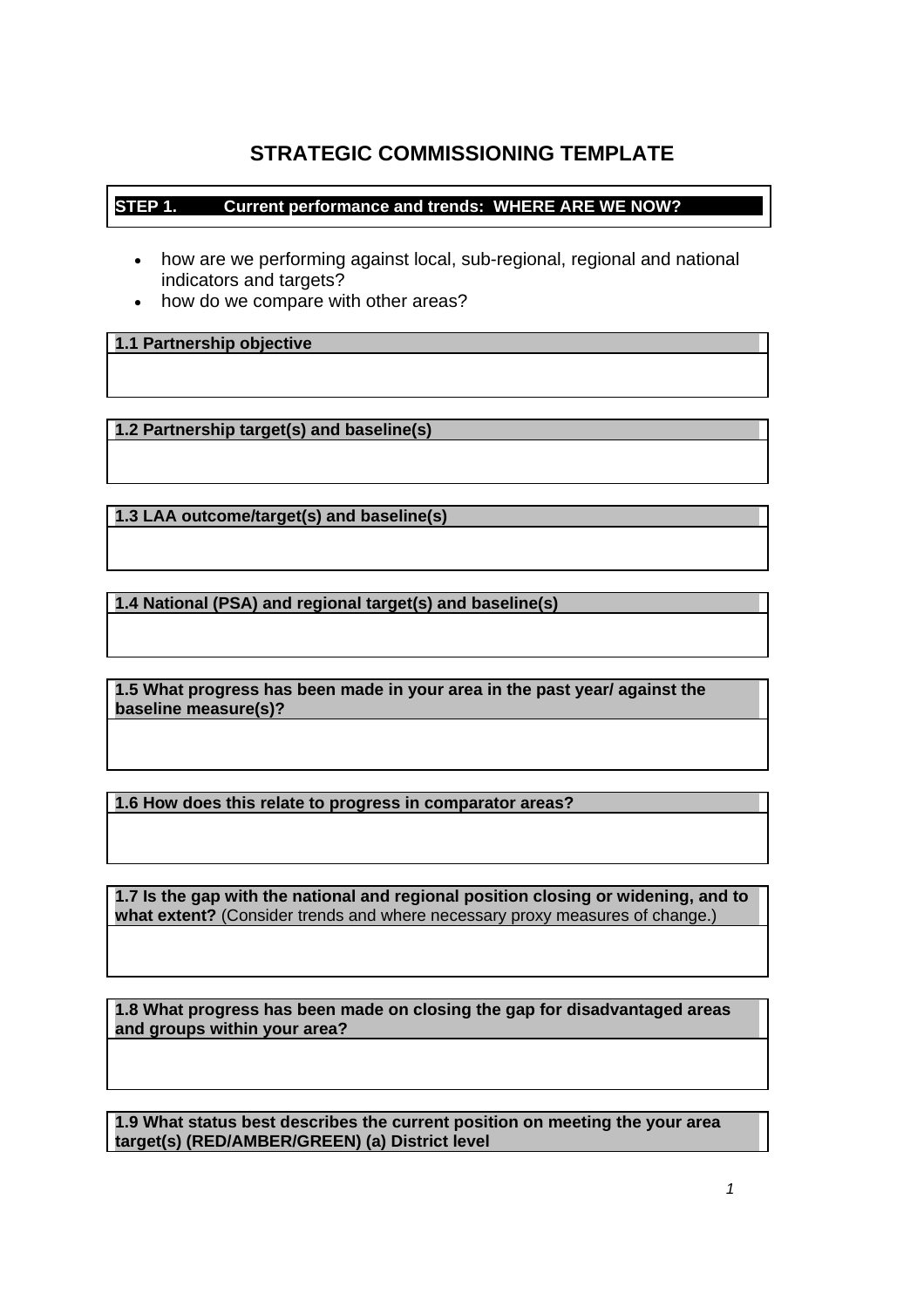## **1.9 (b) for priority areas/ groups**

 *Red = significant change, in direction away from meeting objective Green = significant change in direction of meeting target Amber = little or no change* 

#### **STEP 2.** Local conditions and partner actions: PRIORITIES TO ADDRESS

- What priority needs do we need to address? Area-wide? More local? Groups within the population?
- What is the nature and causes of these problems? What barriers and opportunities do we need to address?
- What current strategies and interventions address these needs?
- How effective are these? What critical factors affect performance?

**ABOUT LOCAL NEEDS AND OPPORTUNITIES 2.1 Local conditions and evidence of root causes of the 'problem'** 

 **2.2 Is the problem markedly worse in particular parts of the area? What is the evidence on this?** 

**2.3 Is the problem markedly worse for particular groups in the population? What is the evidence on this?** 

**2.4 What are priority needs we should be addressing?** 

**ABOUT KEY INTERVENTIONS 2.4 What are the** *main* **strategies to tackle the target(s)?** 

 **2.5 What are the main PARTNERSHIP interventions which contribute towards achieving the target(s)?**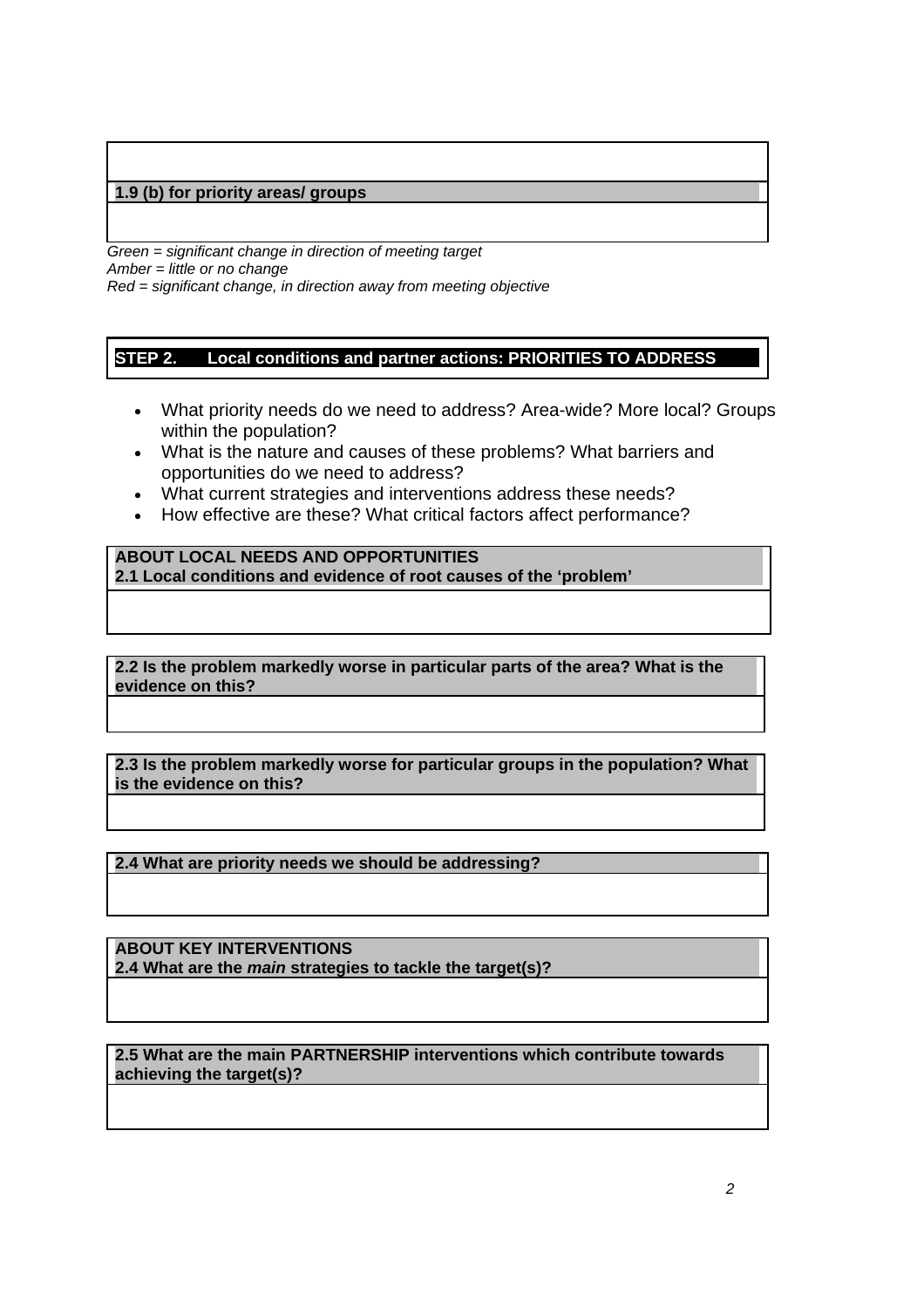**2.6 What are the main PARTNER interventions which contribute towards achieving the target(s)?** 

 **2.7 What evidence is there that these interventions have been successful in having an impact on the target(s) over the past year?** 

 **2.8 If interventions have had limited success, what are the reasons for this?** 

### **STEP 3. Forecasting whether targets will be met: WHERE ARE YOU TRYING TO REACH?**

- How likely is it that current interventions will achieve the objectives/ targets?
- If not, what is the scale of the gap to be filled?

 **3.1 What is the scale of the gap between current performance and where we need to be in achieving our outcomes/targets?** 

**3.2 What contribution are current and expected interventions expected to have, and when?** 

*Develop trajectories as appropriate, taking account of the main factors affecting service performance and wider influences on the outcome measure.* 

**3.3 How likely is it that current and planned interventions will deliver the improvement needed, and what is the evidence behind this view?** 

 *Please complete and refer to the Table below.* 

**3.4 What critical assumptions are made in forecasting progress against targets?**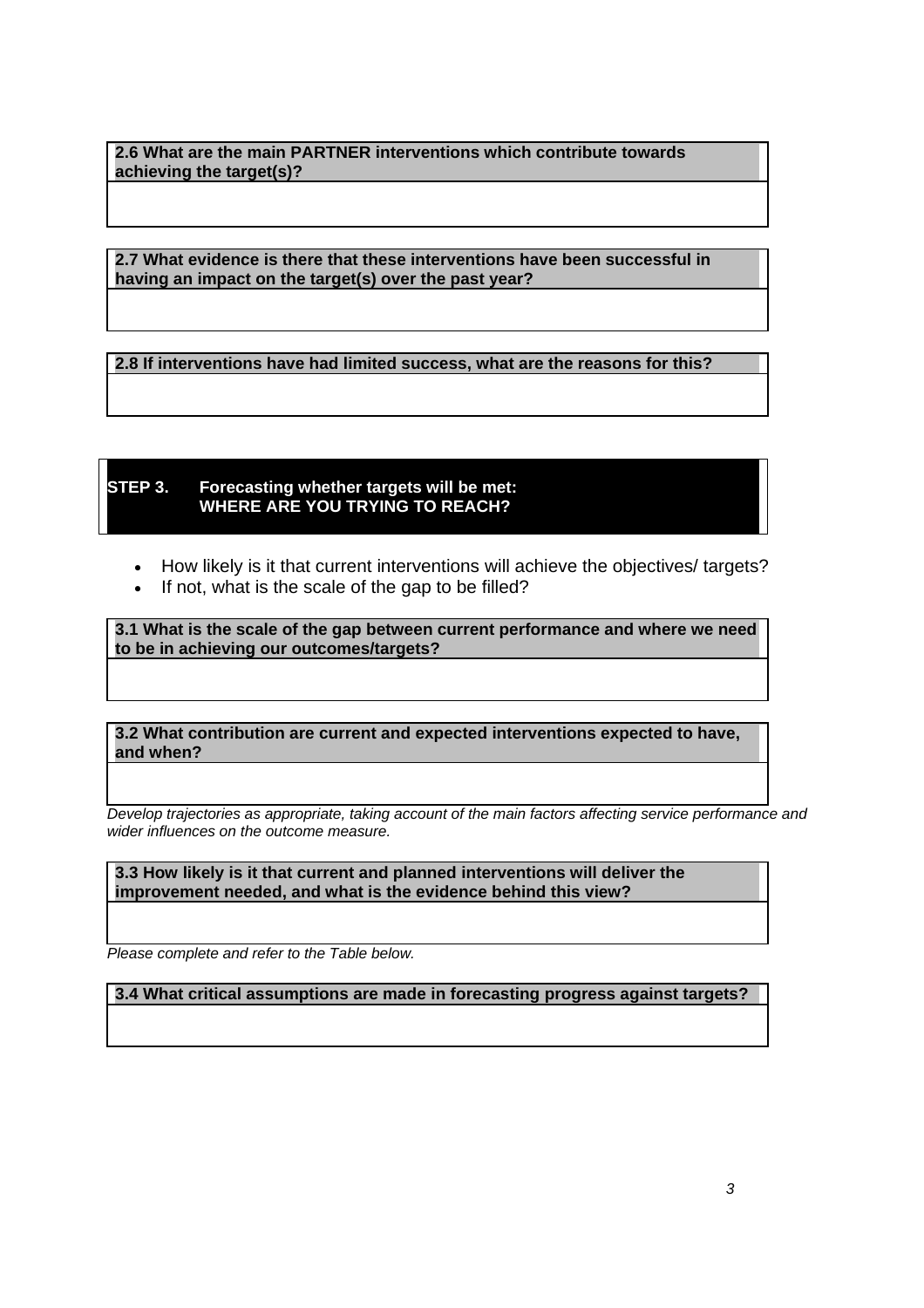**TABLE (3.2) Predicted impact of individual key interventions currently being delivered and planned.** 

| <b>Brief description of</b><br>intervention | <b>Issue</b><br>tackled | Current/<br>planned? | By Whom?<br>(lead/support<br>partners) | <b>Planned</b><br>outcome | <b>Predicted impact</b><br>and when | <b>Plausibility of</b><br>intervention (will action<br>lead to intended<br>outcome?) |
|---------------------------------------------|-------------------------|----------------------|----------------------------------------|---------------------------|-------------------------------------|--------------------------------------------------------------------------------------|
|                                             |                         |                      |                                        |                           |                                     |                                                                                      |
|                                             |                         |                      |                                        |                           |                                     |                                                                                      |
|                                             |                         |                      |                                        |                           |                                     |                                                                                      |
|                                             |                         |                      |                                        |                           |                                     |                                                                                      |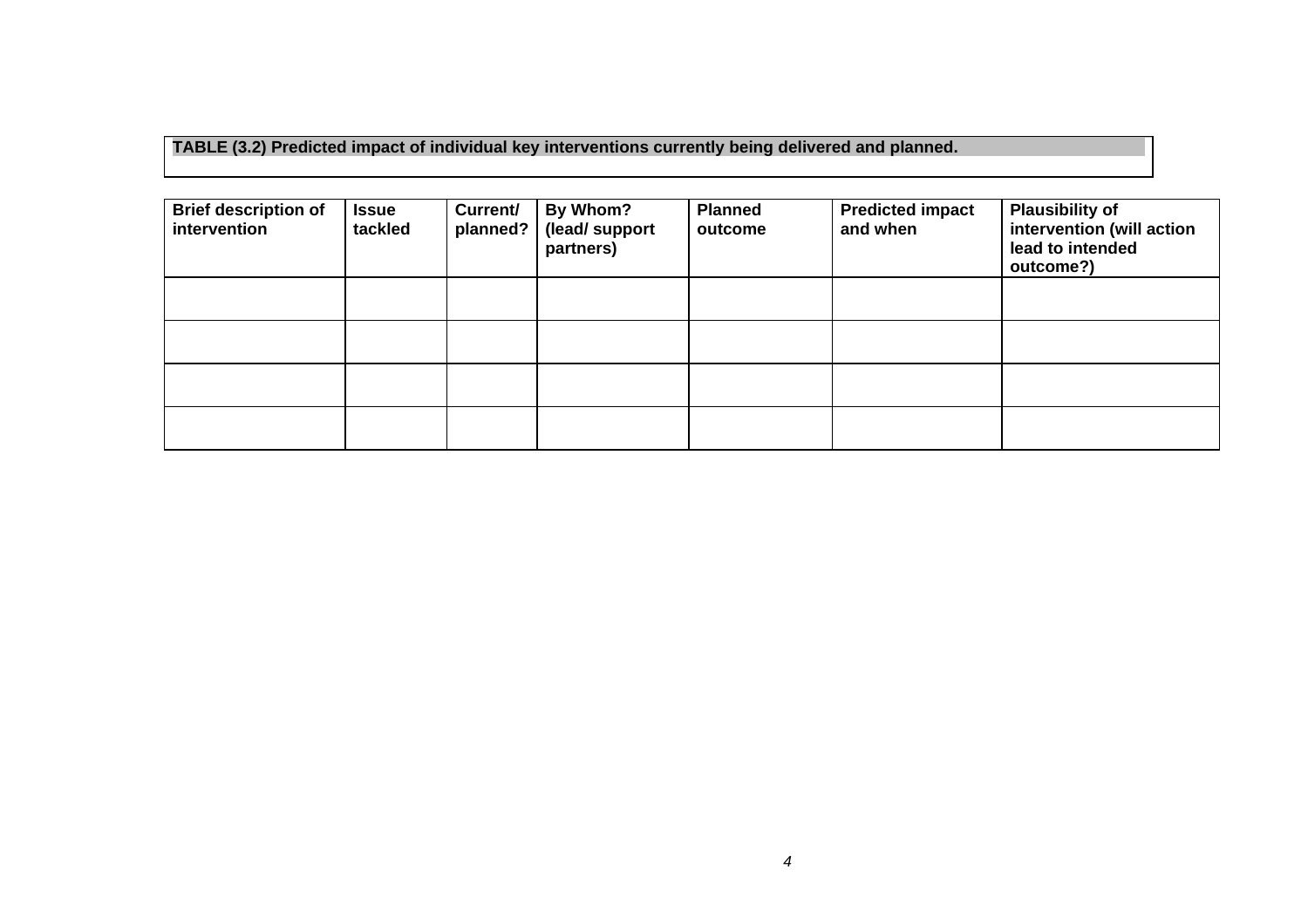### **STEP 4. Options appraisal: HOW WILL WE GET THERE?**

- What options do we have for improving performance in achieving our objectives?
- What evidence do we have that these will be effective?
- What should we favour, and why?

 **4.1 What are the main options open to the Partnership to achieve greater impact?** 

*Options may relate to:* 

- 'do more': scaling up successful interventions
- 'do new': introduce new interventions
- 'do better': improving delivery of existing interventions (e.g., through improved methods, co-ordination, pooled resources, collaborative delivery)
- 'do less': scaling down or withdrawing from particular interventions to free resources for other activities

*It may help to label the options as A, B, C, etc in referring to them in the sections below.* 

**4.2 What evidence is there to support each option, drawing on evidence locally and from elsewhere?** 

## **4.3 What are the resource implications of each option?**

*Consider pooling and aligning of resources as well as proposals for additional expenditure* 

 **4.4 What are the main risks associated with each option?**